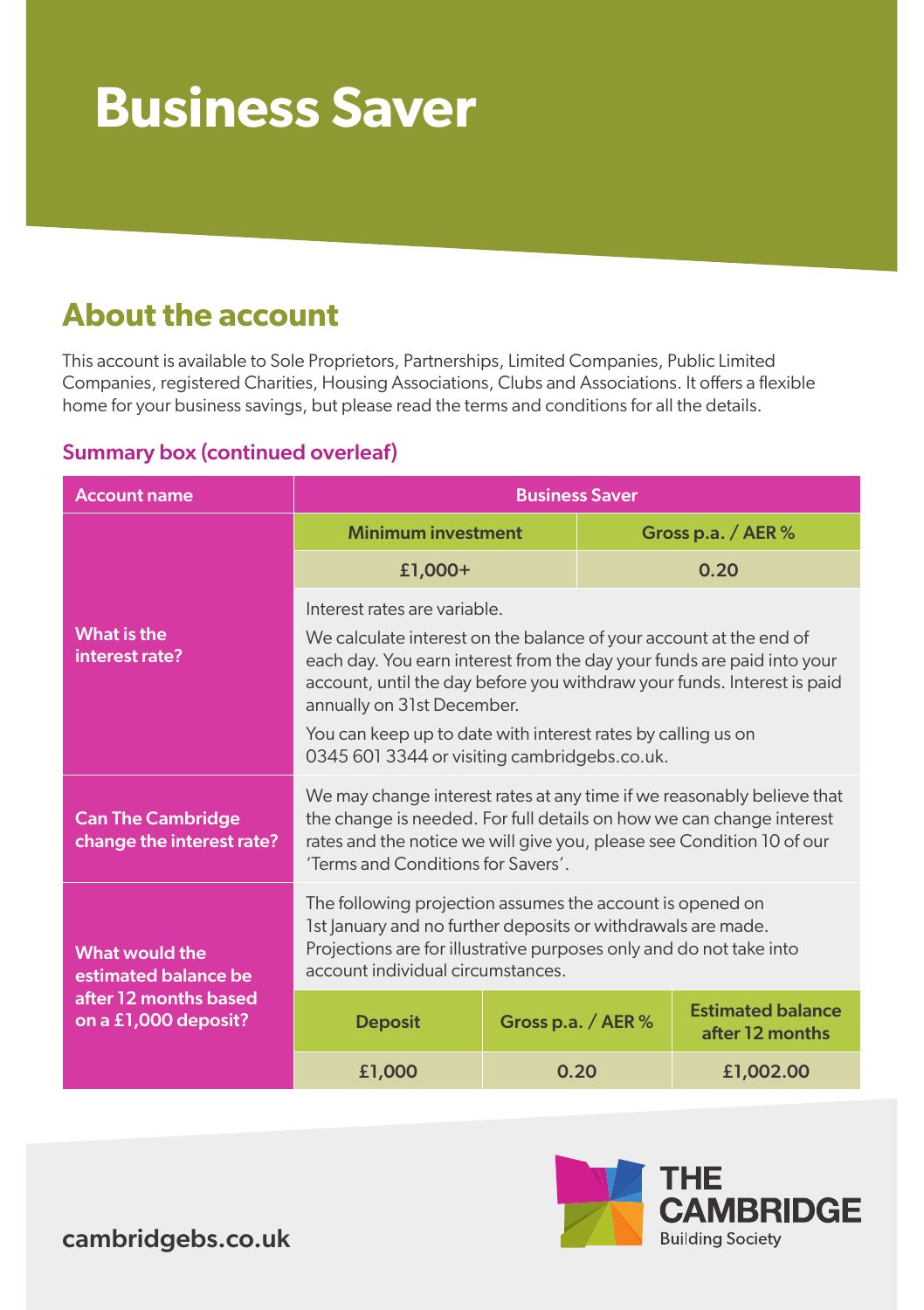### Summary box (continued)

|                                         | <b>Opening the account:</b>                                                                                                                                                                                                                   |  |  |  |
|-----------------------------------------|-----------------------------------------------------------------------------------------------------------------------------------------------------------------------------------------------------------------------------------------------|--|--|--|
|                                         | • open in branch or via post                                                                                                                                                                                                                  |  |  |  |
|                                         | • the minimum amount required to open the account is £1,000                                                                                                                                                                                   |  |  |  |
|                                         | $\bullet$ invest between £1,000 and £2,500,000                                                                                                                                                                                                |  |  |  |
|                                         | • available to Sole Proprietors, Partnerships, Limited Companies,<br>Public Limited Companies, registered Charities, Housing<br>Associations, Clubs and Associations                                                                          |  |  |  |
| How do I open and<br>manage my account? | • the overall maximum holding by any one business with<br>The Cambridge is £2,500,000                                                                                                                                                         |  |  |  |
|                                         | Manage the account:                                                                                                                                                                                                                           |  |  |  |
|                                         | • manage your account in branch or via post                                                                                                                                                                                                   |  |  |  |
|                                         | pay in up to £1,000 in cash (notes only) and one cheque per day<br>٠                                                                                                                                                                          |  |  |  |
|                                         | • make debit card payments at any of our branches or over the phone                                                                                                                                                                           |  |  |  |
|                                         | • you can view and amend your details online or via The Cambridge<br>money app. Once registered you can also use our online services to<br>manage your account                                                                                |  |  |  |
| Can I withdraw money?                   | You can withdraw cleared funds from your account, up to a maximum<br>of twice a month, without giving notice or paying a fee. Our normal<br>branch limits for withdrawals are £500 in cash and up to £250,000<br>by cheque.                   |  |  |  |
|                                         | Larger cheque withdrawals are available upon request. We require at<br>least four working days before cheques paid into your account can be<br>drawn against.                                                                                 |  |  |  |
| <b>Additional information</b>           | No tax will be automatically deducted from the interest paid on<br>this account.                                                                                                                                                              |  |  |  |
|                                         | The receipt of interest gross by a company will not prevent that<br>interest from being liable to corporation tax. For information<br>regarding tax or how to make a self-assessment tax return, please<br>contact HMRC or visit hmrc.gov.uk. |  |  |  |
|                                         | Tax treatment and rate of interest payable may change in the future.                                                                                                                                                                          |  |  |  |

The Gross rate is the contractual rate of interest payable before deduction of income tax at the rate specified by law.

The Annual Equivalent Rate (AER) is a notional rate which illustrates what the gross interest rate would be if interest was paid and added to the account annually.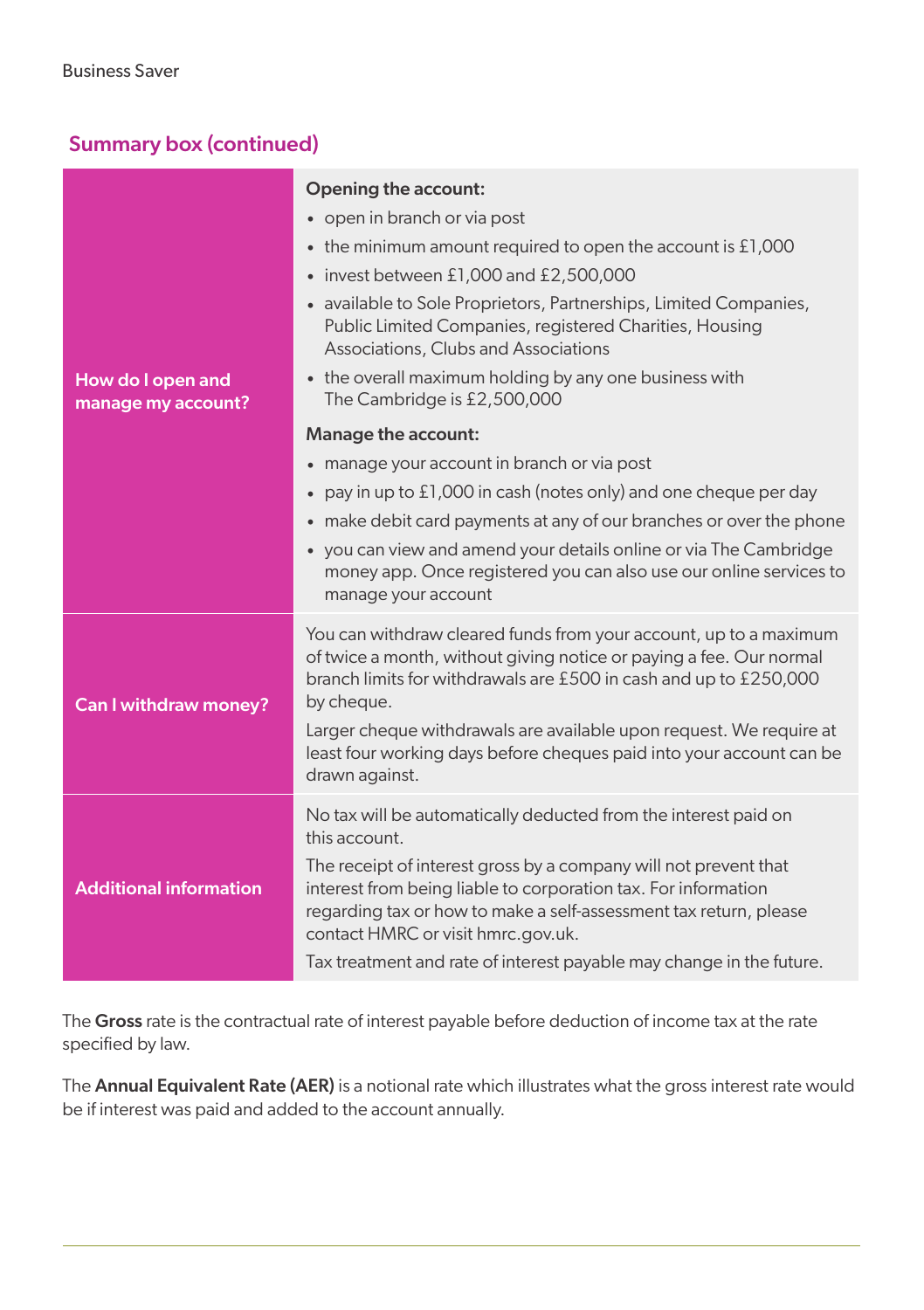# **14 days to change your mind**

If in the first 14 days of opening your account, you decide the account you've chosen isn't right for you, you can have your money back – without penalty. We'll arrange to close the account and return your money or to switch your funds to another of our savings accounts. We'll pay you interest on the balance of your account up to the day before closure at the appropriate Business Saver rate.

Before choosing this account, please read the special terms and conditions.

## **Special terms and conditions**

Effective from 25th January 2022

#### 1. Introduction

- 1.1 These special terms and conditions apply to every Business Saver account held with the Society. Our 'Terms and Conditions for Savers' also apply to the account. Where the terms and conditions are inconsistent with the special terms and conditions, these special conditions will apply.
- 1.2 In the special terms and conditions:
	- 'The Cambridge', 'the Society', 'we', 'us' and 'our' refer to The Cambridge Building Society; and
	- 'you' and 'your' refer to account signatories of savings accounts

#### 2. Membership

- 2.1 Business Saver is a deposit account.
- 2.2 This account is only available to Sole Proprietors, Partnerships, Limited Companies, Public Limited Companies, registered Charities, Housing Associations, Clubs and Associations.

#### 3. Opening your account

Your account must be opened with a cheque from your business bank account.

#### 4. Account operation

With the exception of Sole Proprietors, your Business Saver must be operated by a minimum of two account signatories. The maximum number of account signatories is four.

#### 5. Minimum and maximum investment

- 5.1 You must invest a minimum amount of £1,000 to open your account.
- 5.2 The maximum overall holding with the Society for businesses is £2,500,000.

#### 6. Paying money into your account

- 6.1 You can add to the balance of your account at any time, subject to 5.2 above.
- 6.2 You can pay up to £1,000 in cash per day into your account at any branch. However, coinage will not be accepted.
- 6.3 You can pay one cheque per day into the account at any branch or by post.
- 6.4 We do not offer a cash exchange facility.